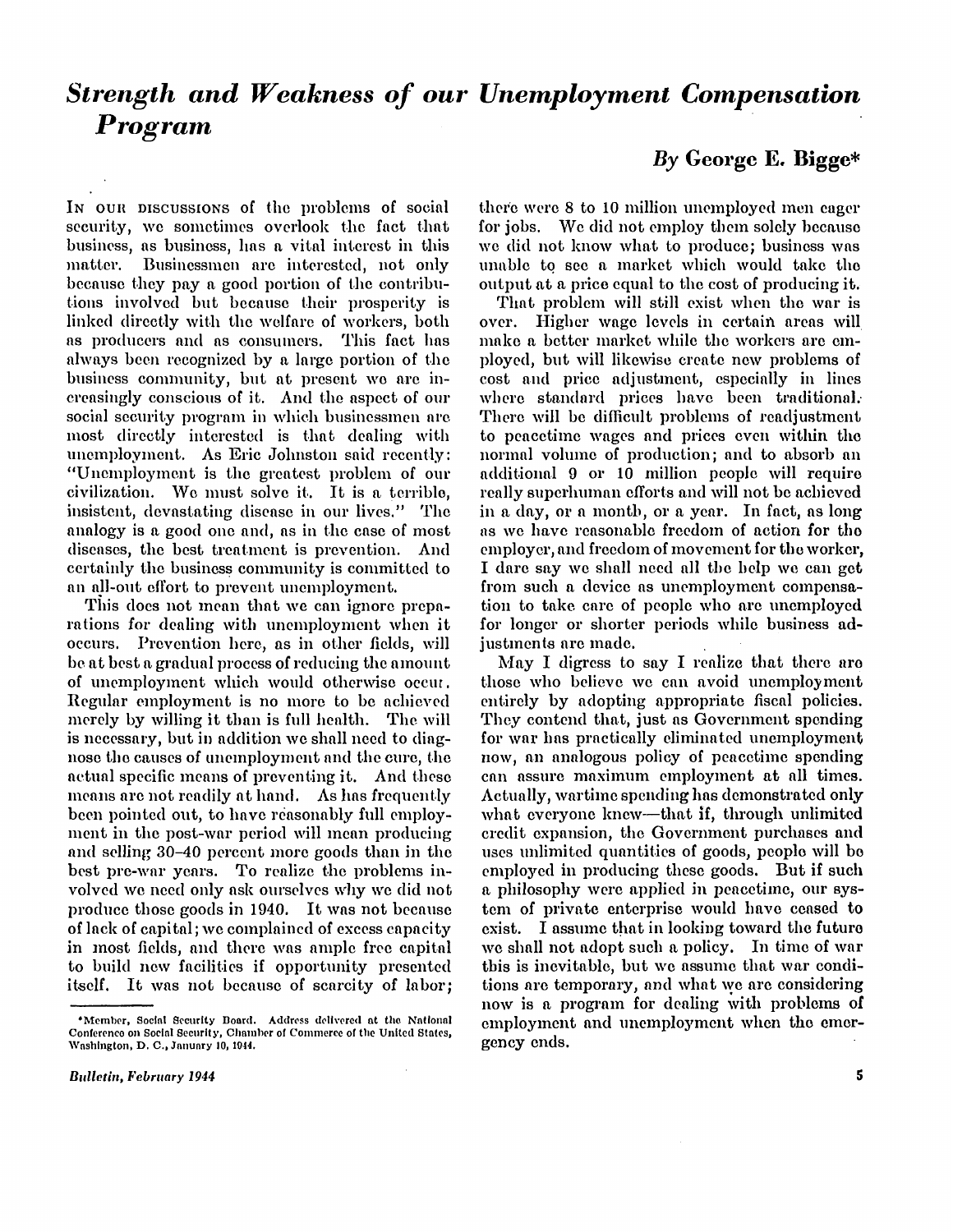It is doubtless true that, if we should again face conditions such as we had in the 1930's, we would be forced to resort to some such emergency policy, but let us be clear about what we are doing. To use the analogy of disease again, deficit spending is like a drug which keeps the patient going temporarily while we diagnose the trouble and find a remedy. It is, in itself, no cure. In spite of all contentions to the contrary, deficit spending by Government does not tend to increase tax income to the point where the deficit can be reduced. Experience indicates that, as soon as any attempt is made to recapture by taxation any significant portion of the income produced, the stimulating effect ceases and income disappears. During the 1930's we spent large sums and there was some increase in employment and incomes; but when we attempted in the later years to reduce deficit spending, employment slumped and a cry went up immediately for more spending. Certainly in the post-war years, if we are to build a healthy economy, we cannot depend upon such a device either to stimulate employment or to provide income for individuals who are unemployed.

Unemployment compensation, on the other hand, has proved its value during the last few years. It is a mechanism through which industry itself can build up funds in good years to help tide over the slack periods. Since 1938, millions of workers, during longer or shorter periods of unemployment, have been provided with income several billion dollars in all—and many thousands were kept off the relief rolls as a result. Also, the maintenance of buying power has been very beneficial to business in many communities. Experience has convinced us too, I think, that the general principle of relating both contributions and benefits to wages, which is found in all State laws, is preferable to the flat rate as used in Great Britain, for example. I think, too, we are developing a somewhat clearer conception of the function of unemployment compensation in relation to other programs—to work programs on the one hand, and to employment and personnel policies and labor relations, on the other hand. Many employers have found it an economical and systematic way of meeting a situation with which an individual employer finds it difficult to deal. As to the strength of the program, therefore, I shall say only that it has proved itself in general, and in considerable detail, and we may assume that it

has become an integral part of our economic structure.

### *Benefit and Coverage Limitations*

But experience also suggests that, if we are to depend upon unemployment compensation to play a major part in meeting the problems of the post-war period, it must be made a more effective device than it is at present. A statement on this subject, released by the Committee for Economic Development 1 some months ago, declared that "If, as seems probable, a major interruption of employment is unavoidable" in certain fields after the war, "an advance liberalization of unemployment compensation laws to provide larger benefits over, say, 26 weeks instead of 12 weeks—might hasten a self-supporting readjustment and abort a demand for continuing to make useless explosives."

In this statement the Committee emphasized two of the major weaknesses of our unemployment compensation program to which the experience of the last 8 years has directed attention relatively small benefits, and limited duration. I should like to add another—limited coverage. The program should reach more people. If a largo proportion of those who are subjected to the risk of unemployment can be assured that in case they lose their jobs they will get something like half their ordinary wages, with a reasonable minimum and maximum for, say, 26 weeks, we would have a fairly suitable foundation on which to build other policies if these become necessary.

In the matter of coverage, most of the State laws are now more adequate than the Federal act. The act does not cover employers of less than eight people under the unemployment compensation provisions. The old-age and survivors insurance provisions apply to employers of one or more. If coverage for unemployment compensation were made the same as for old-age and survivors insurance, as has already been done in a number of State laws, 2 to 3 million persons would be added under the unemployment compensation program. This need be no great administrative burden on small employers. Since they are already reporting under the old-age program, it would seem that with minor changes one report could be made to serve both purposes so far as the Federal Government is

*<sup>1</sup> Business Week, Jan. 2, 1943, p. 33. The Committee was organized by* businessmen to work out a long-range program for meeting problems of postwar economy.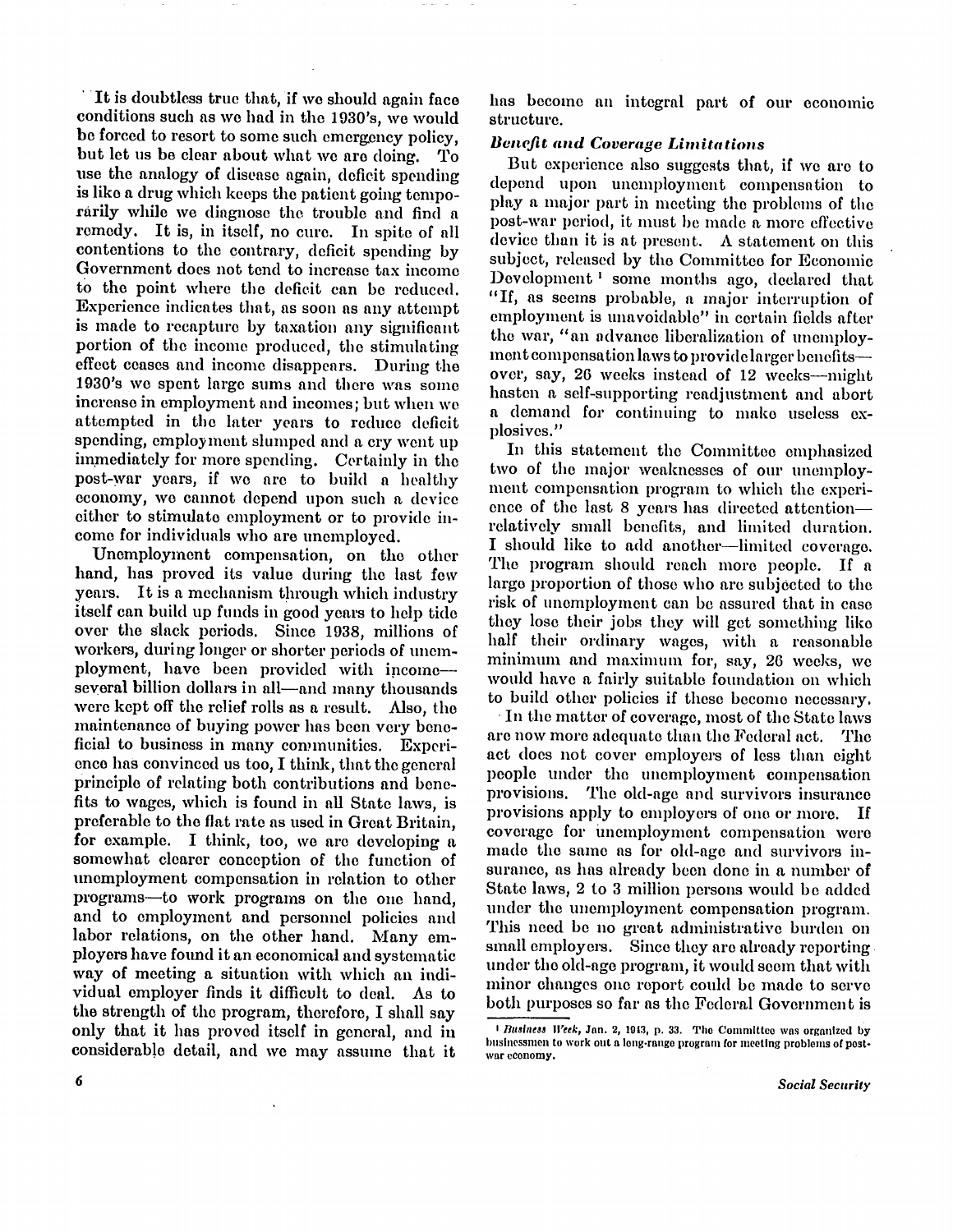concerned. Also, coverage might well be extended to certain other groups now altogether excluded. While it will not be feasible to extend unemployment compensation protection as broadly as the Board has recommended extending old-age and survivors insurance, some further extension is certainly desirable.

With reference to the size of the weekly benefit, of course the Federal act sets no standard whatever. That is left entirely to the States. While the general average is fairly good—a little over \$12.60 a week—25 percent of all checks for total unemployment in 1942 were still less than \$10 per week, in 16 States more, than half of the checks were for less than \$10, and in 7 States 10 to 20 percent were under \$5. This was for *total* unemployment. It should be remembered, too, that while we speak of benefits as being roughly equal to 50 percent of wages, the *average* benefit of  $$12.60$  for 1942 is only about  $\frac{1}{3}$  the average weekly wage. The maximum of \$15-20 in practically all States automatically limits all better-paid workers to less than 50 percent of their wages. It seems, therefore, that in a number of States some increase in the minimum benefit is desirable to meet minimum needs, and an increase in the maximum to maintain a reasonable relation to previous earnings.

In considering the adequacy of benefit payments, we immediately run into a second question—whether the general level of benefits should be raised or whether additional benefits should be paid for dependents. Initially, dependents' allowances were not included under either unemployment compensation or old-age benefits. However, in 1939 Congress amended the act to take account of dependents and survivors in old-age and survivors insurance. If a retired individual has an aged wife or a child under 18 dependent upon him, each dependent gets one-half as much as the worker himself, with a maximum which is double the benefit which could be drawn by the individual alone. In unemployment compensation, the only law which recognizes dependents is that of the District of Columbia, where \$1 a week, with a maximum of \$3 additional, may be allowed for dependents. The maximum payment in any case is still the same, \$20, either with or without dependents. The Board feels that any additional money spent for unemployment benefits would do more good and would meet existing need to a greater extent if the increased benefits were re-

#### **Bulletin, February 1944**

lated to dependents, than if distributed as an increase in the general level of benefits.

An even more serious limitation of unemployment compensation has been the limited period during which benefits can be drawn. As you know, in most States the duration is related to the amount of employment or earnings which the worker may have had in the preceding year, or in the base year, with a specified maximum duration. Discussion of duration is usually in terms of this maximum rather than in terms of what is actually available to the individual who becomes unemployed. This latter may be as little as 2 weeks. The maximum period during which benefits may be drawn is 16 weeks or less in 29 States. In 13 States payments may be made for as long as 20 weeks if the worker had sufficient previous employment. But the *average* period for which workers who became unemployed in 1942 were actually eligible on the basis of their wage records varied from 8½ weeks in some States to 20 weeks in others. In 6 States this average period for which workers might be eligible was less than 11 weeks.

A further indication of inadequate duration is found in the fact that a large proportion of claimants are still unemployed when their benefit rights are exhausted. In the rather good year 1941, for the country as a whole, one-half of all claimants were still unemployed when they had exhausted their benefit rights. In three States the proportion was more than 60 percent. Obviously these claimants would be more in need of help at the end of 8, or 10, or 12 weeks than when they first lost their jobs. Probably no change in the program would do more good than an extension of duration. The Committee for Economic Development has suggested 26 weeks, and this period would doubtless meet the need in the large majority of cases.

Another question which is receiving increasing attention is the desirability of paying benefits for the same length of time to all eligible workers, regardless of differences in previous employment or earnings. At present, in some States, after a worker has filed a claim and served his waiting period of 1 or 2 weeks, he may be entitled to benefits for only 2 or 3 weeks. It seems hardly worth while to go through the work involved to provide protection for so short a time. Sixteen States already pay benefits for the same length of time to all who continue eligible, without reference to

 $\overline{\mathbf{7}}$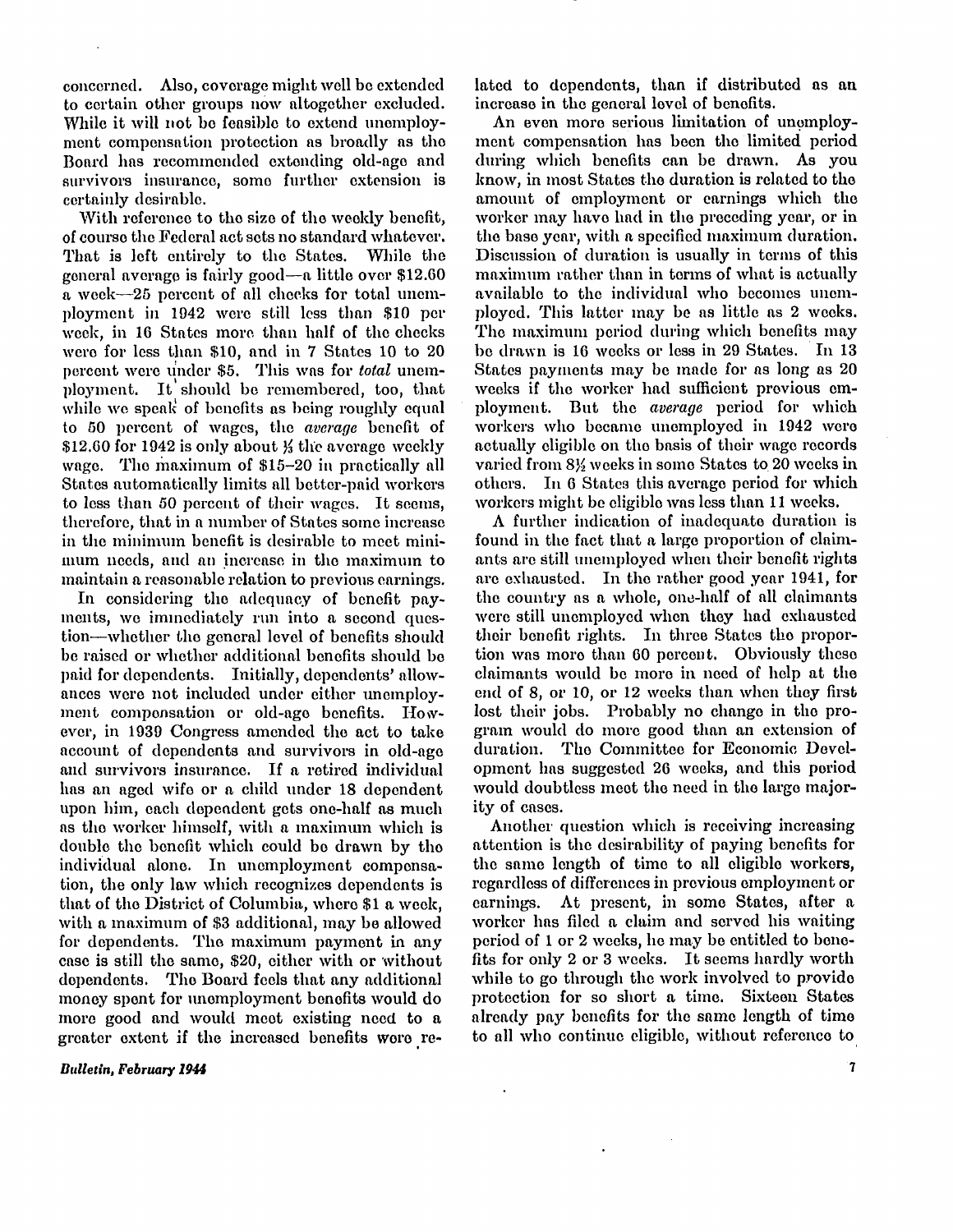past employment. This uniform duration varies from 14 to 20 weeks—about the same as the maximum in other States. Of course, such a program will cost somewhat more than one providing more limited benefits, but the increase in cost will be relatively small compared with the increased protection afforded. If all who are eligible could draw benefits for as much as 26 weeks, if they are unemployed that long, unemployment compensation would be a much more effective device for dealing with unemployment. It would undoubtedly be necessary in some cases to provide more income, and it might be desirable, if necessary in some States, to provide somewhat more rigorous eligibility conditions so that only those who have been genuinely in the labor market will draw benefits. While such a procedure would exclude some who are most in need of help, they would be those who get relatively little help from this program now. It might be better for them to look at once to some other provision rather than to unemployment compensation, which is not well adapted to meet their needs.

#### *Disqualifications*

In the matter of benefits, as to minimum and maximum, and also as to duration, the State laws have been slightly liberalized in the past few years. Some States have made very substantial improvements, others little or none, but in general there has been some liberalization. In the matter of disqualifications, however, there is an opposite tendency. Here, as in the case of benefits, the States are free to introduce any provisions they choose—as long as they avoid certain disqualifications which are prohibited by the Federal act. A worker may not be disqualified for refusing to accept a job on which there is a strike, or if wages, hours, and other working conditions are less satisfactory than for other similar work in the same community, or if he would bo required to join a company union or resign from a bona fide labor organization. But all unemployment compensation laws disqualify for various other acts, such as voluntary leaving without good cause, refusal of suitable work, misconduct, going on strike, and so forth. Such disqualifications are essential if payments are to be made only for involuntary unemployment. But it is clear, too, that if otherwise eligible workers are disqualified for extended periods or, worse still, if benefit rights are canceled

entirely so that a worker who leaves a job voluntarily or refuses another job, regardless of his reasons for doing so, can never get benefits on the basis of past employment, then workers are being deprived of protection just as effectively as if benefits were slashed, or duration reduced, or conditions of eligibility made more stringent.

It is true the State laws commonly provide that the disqualification may be avoided if the worker shows good cause for leaving, or for refusing a job, and so on. But, more and more, the good cause must be "attributable to the employer" or related to the employment. Yet we can all cite circumstances not related to the employer in which a worker would be justified in leaving or refusing a job. While the Social Security Board has no authority to prescribe standards in this field, it has consistently suggested to the State agencies that "good cause" should include personal situations as well as conditions related to the employment, and that in any case disqualification should take the form of postponing benefits for a specified time rather than canceling benefit rights entirely.

Let me illustrate what is happening. Here is the case of a woman worker who left her job to look after a child who was seriously ill. Certainly that was justified. She was not available for work, so of course she would not draw benefits. When the child was well enough she wanted to return to work, but her job had been filled. She went to the employment office and registered for work and filed a claim for benefits. It was some time before she got another job. Obviously she was available for work, but because she had left her previous job voluntarily without any fault of the employer she was denied benefits. And not only that; her benefit rights were canceled, so that if for any reason she was laid off at any time within the next year she could get no benefits on the basis of her previous employment. Surely there can be no justification for such provisions in a system of social insurance. Under an experience-rating program it may be that such benefits should not be charged to the employer's account, but this should not mean that the worker is denied benefits.

Or take another case. A man and his wife were both working in nondefense jobs. His shop closed because of lack of materials, and he was offered another job in a defense industry some distance away. He had to move to the new location, and his wife went with him. She quit her job, reg-

**Social Security** 

8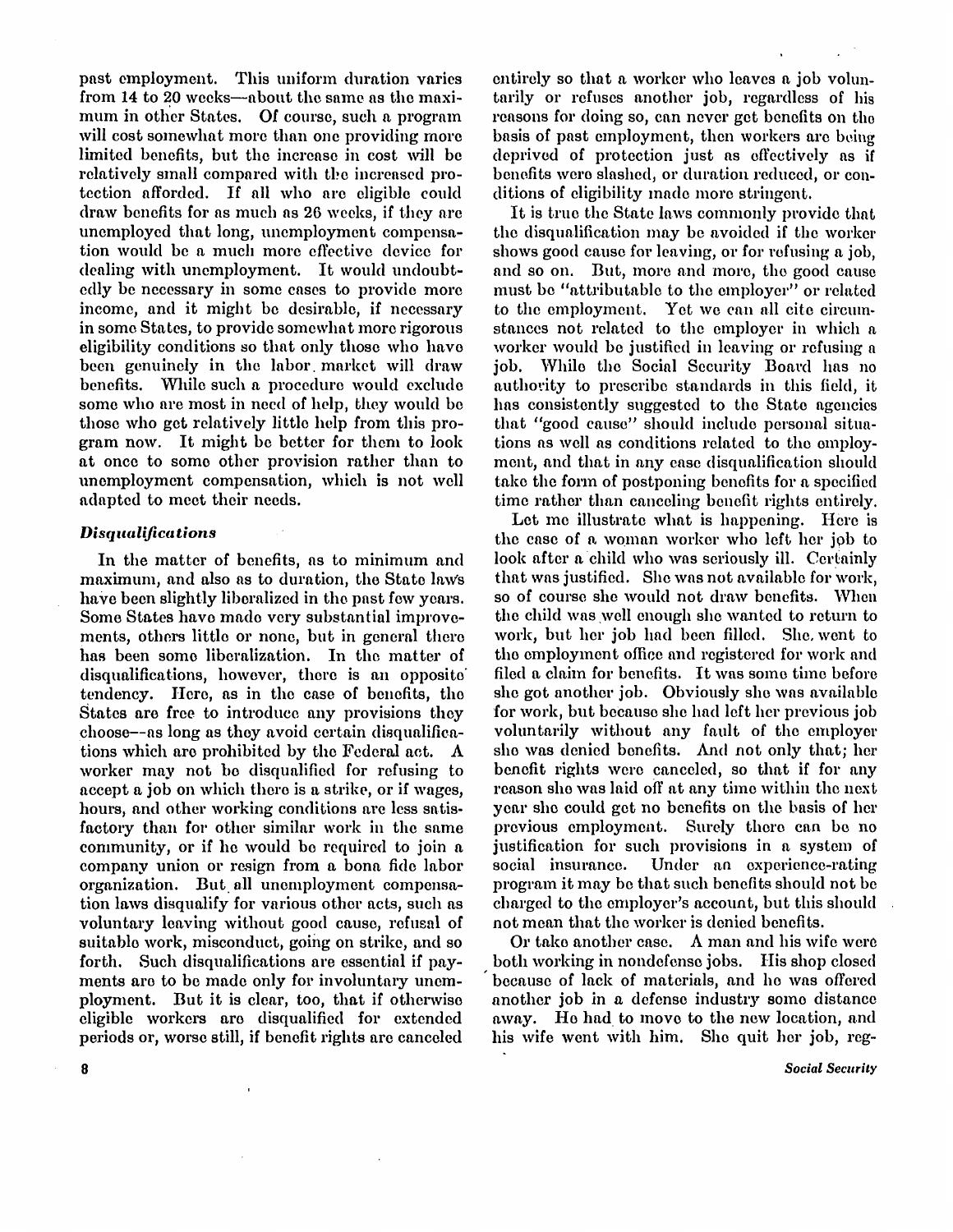**istered for work in the new community, and filed a claim for benefits while waiting for another job. She was disqualified for a specified period because she left voluntarily, and benefit rights were can**celed for this period. In addition, she was of**fered her old job back, and although taking it would have meant breaking up the home, the work was held suitable and her remaining benefit rights were canceled so she had to begin all over again. Such a provision is inexcusable. True, the employer was not at fault, but neither was she. This is the kind of situation which certainly should be covered by any unemployment compensation program.** 

**When a worker leaves a job voluntarily, for personal reasons, it has become common practice in some States to disqualify him for benefits for a limited period and, if he remains unemployed and later claims benefits, to offer him the same job he quit earlier and disqualify him again and cancel his benefit rights entirely if he refuses to go**  back to the job. This is clearly penalizing a man **twice for being unwilling to work on a given job.** 

**These illustrations could be multiplied many times in State after State, and this practice of depriving workers of benefits by means of disqualifications is spreading rapidly. Initially only 2 States qualified the "good cause" proviso by requiring the cause to be attributable to the employer; by 1940 there were 4; and now there are 19 State laws which have such provisions. The cancelation of benefit rights was initially provided for in relatively few laws. Now 20 States cancel benefits in whole or in part for voluntary leaving, and 21 for refusing suitable work.** 

# *Experience Rating*

**Thi s general tendency to impose more numerous and more rigorous disqualifications is one of the most serious developments in recent years, and there seems to be little doubt that it is related to the increasing emphasis on tax reduction in the form of experience rating. Here we come to one of the most fundamental problems of our unemployment compensation program. There is a basic inconsistency between the assumptions underlying experience rating as it is working out and the principles of social insurance. A social insurance program is a joint cooperative undertaking under which workers and employers, generally, cooperate to protect the individual against certain** 

**Bulletin, February 1944** 

**risks which are inherent in the industrial process. No one, I think, can deny that unemployment is caused primarily by general industrial conditions rather than by any particular employer's action.**  Yet experience rating rests, in the main, on the **assumption that individual employers can control**  the risk of unemployment. This assumption finds **expression, too, in the tax provisions of the Social**  Security Act, which put the whole contribution for **unemployment on the employer instead of sharing it between the employer and the employee as in the case of old-age and survivors insurance. The Board believes a sharing of costs between employers and employees would provide a better basis for a social insurance program.** 

**Thi s conflict of philosophy between the insurance approach and experience rating has long been evident. As early as 1933, Paul Raushenbush said**  that, while there were certain similarities, "On **two basic features, however, the issue in this country seems to be squarely joined between advocates of unemployment reserves on the one hand and proponents of unemployment insurance on the other . . . There is no practicable middle ground as yet visible between these two positions." <sup>2</sup> Experience rating has attempted to establish a middle ground by pooling the contributions so that the worker gets benefits regardless of the reserves of a given employer and yet the em**ployer's rate will reflect his own experience. This **procedure, it is suggested, provides incentive for the employer to stabilize and still protects the worker's benefits. However, experience so far raises serious doubts on both these points.** 

In the first place, no method has yet been de**vised for distinguishing between stability achieved through an employer's efforts and stable employment which derives from the natural conditions of the industry, as in public utilities, trade, serv**ice, and the like. Under any existing system an **employer in public utilities may get a minimum rate without lifting a finger to stabilize employment, whereas under the same law a construction company may render heroic service in providing more stable employment and still pay penalty**  rates. To reflect individual achievement in this **field it would be necessary to relate a given employer's experience to a norm for his industry, but** 

*<sup>2</sup> Annals of the American Academy of Political and Social Science,* Vol . 170 (November 1933), p. 69.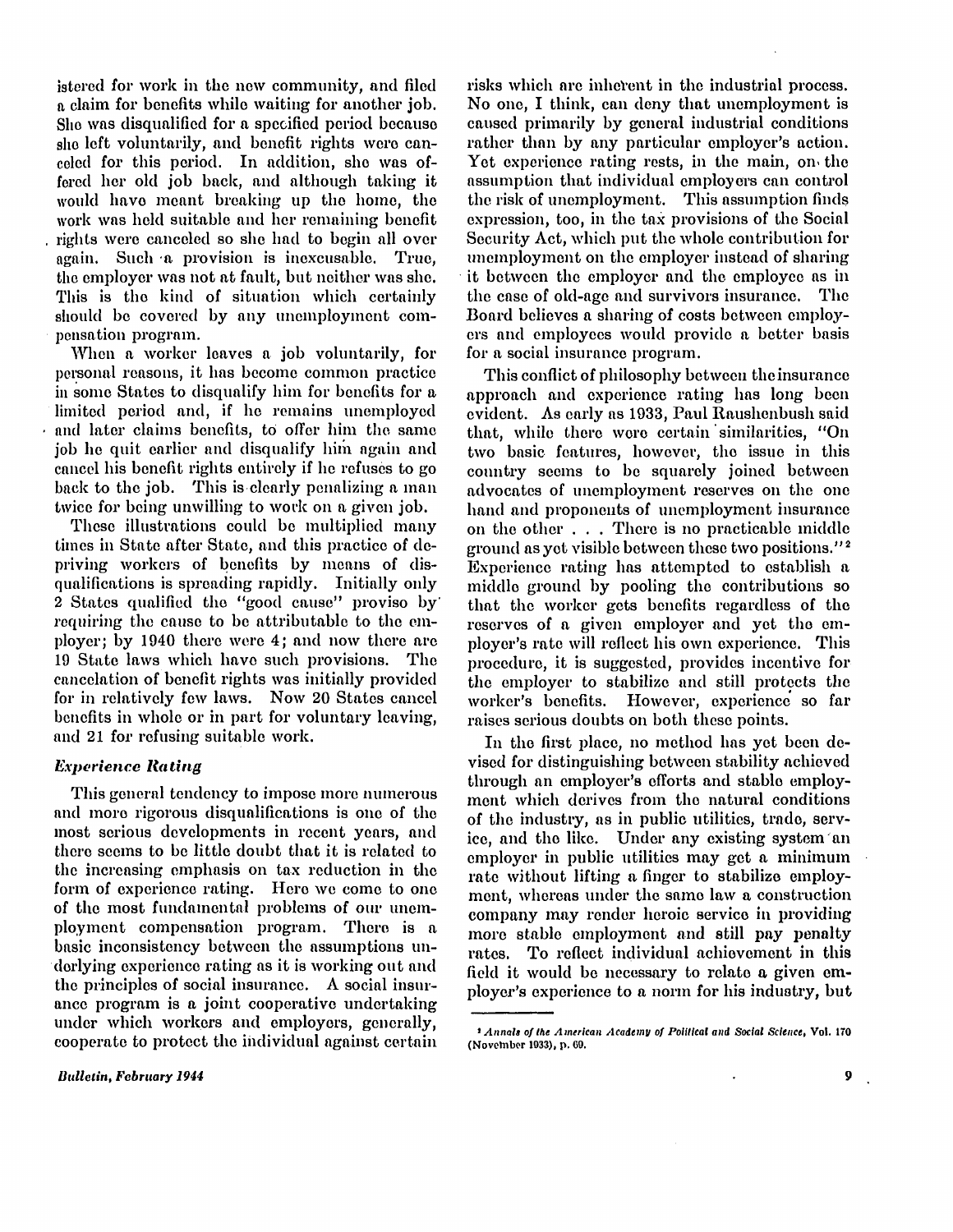this has been too difficult and is not attempted. England tried it for a time but soon gave it up.

In practice too, as you know, the employer's rate is determined not in relation to the number of workers he lays off but according to the amount of benefits his former workers may draw, as long as 2 years after they are separated from him. Furthermore, charges are commonly made not to the last employer but, for the sake of convenience, to the last employer in the base period, or perhaps to all employers in the base period. Under such a system of charging, one employer may ruthlessly fire any number of his workers, and if they are lucky enough to get work throughout the subsequent benefit period, which may start a year later, nothing will be charged to the employer's account. Another employer laying off fewer workers who chance to be unemployed during the next benefit year may have very heavy charges and pay penalty rates as a result.

Experience leaves little doubt, too, that in part at least the unduly harsh disqualification provisions mentioned earlier grow out of a desire to limit payments which might be charged to an employer's account, as a means of securing reduced tax rates. It is very significant that of the States which do not have experience rating not one has this kind of disqualification, especially the mandatory cancelation of benefit rights and the double penalties; whereas in States which have reduced rates there has been a rapid spread of such disqualifications. One State agency recently reported to the Governor that more than half the workers in the State had been given notices of separation which appear to be intended to disqualify the workers if they later apply for benefits. If one accepts the underlying philosophy that benefits should be paid only when the individual employer is at fault, some of these disqualifications of course would be justified, but even then the cancelation of benefits would ordinarily be inexcusable. Under any unemployment compensation system, workers should be protected against involuntary unemployment regardless of whose fault it is. Ordinarily it is not the fault of any individual or of any group. If experience rating is to be defensible, the method of computing rates should be such that the employer's interest in reduced contributions does not serve to defeat the major purpose of the program.

The experience-rating provisions are incon-

sistent, also, in that they tend to reduce contribution rates in good times when it is easier to pay and increase them when business goes bad. This anomaly may be minimized by relating rates to average charges over a number of years, but the tendency is there nevertheless. It comes out very clearly at the present time. Many State agencies have seen the incongruity of charging such low rates on wartime employment, when it is obvious that the absence of unemployment is in no sense due to employers' efforts to stabilize, and equally obvious that workers are building up credits which may result in huge benefit payments in the years ahead. A number of States have adopted special provisions to maintain higher rates on wartime employment. But the same anomaly is present in every period of business activity; and just as the individual employer is not responsible for full employment now, so he will not be responsible for unemployment later. If rates are to be varied and the business community is to get maximum benefit from the program, then rates generally should go up when business is good and down when it is bad.

# *Costs of Administration*

Experience has also shown certain weaknesses in the administrative provisions of the Social Security Act. The States pass their own laws, set up their administrative machinery, and in general operate their unemployment compensation program just as they do any other State agency; but they provide no funds to meet the costs of administration. Administrative funds are provided solely by grants from the Federal Government. The Social Security Board is responsible for seeing that Federal grants are adequate for proper and efficient administration—but no more. There is room for much difference of opinion as to the type of organization, the procedure, the equipment, and so forth, which is necessary for proper administration. In the main the Board has accepted the States' judgment on these matters. But this division of responsibility under which the State agency makes all substantive administrative decisions but has no financial responsibility, while the Federal agency is expected to secure proper and efficient use of Federal funds but has no control over the administrative procedures for which such funds are spent, poses an exceedingly difficult administrative problem. It may be